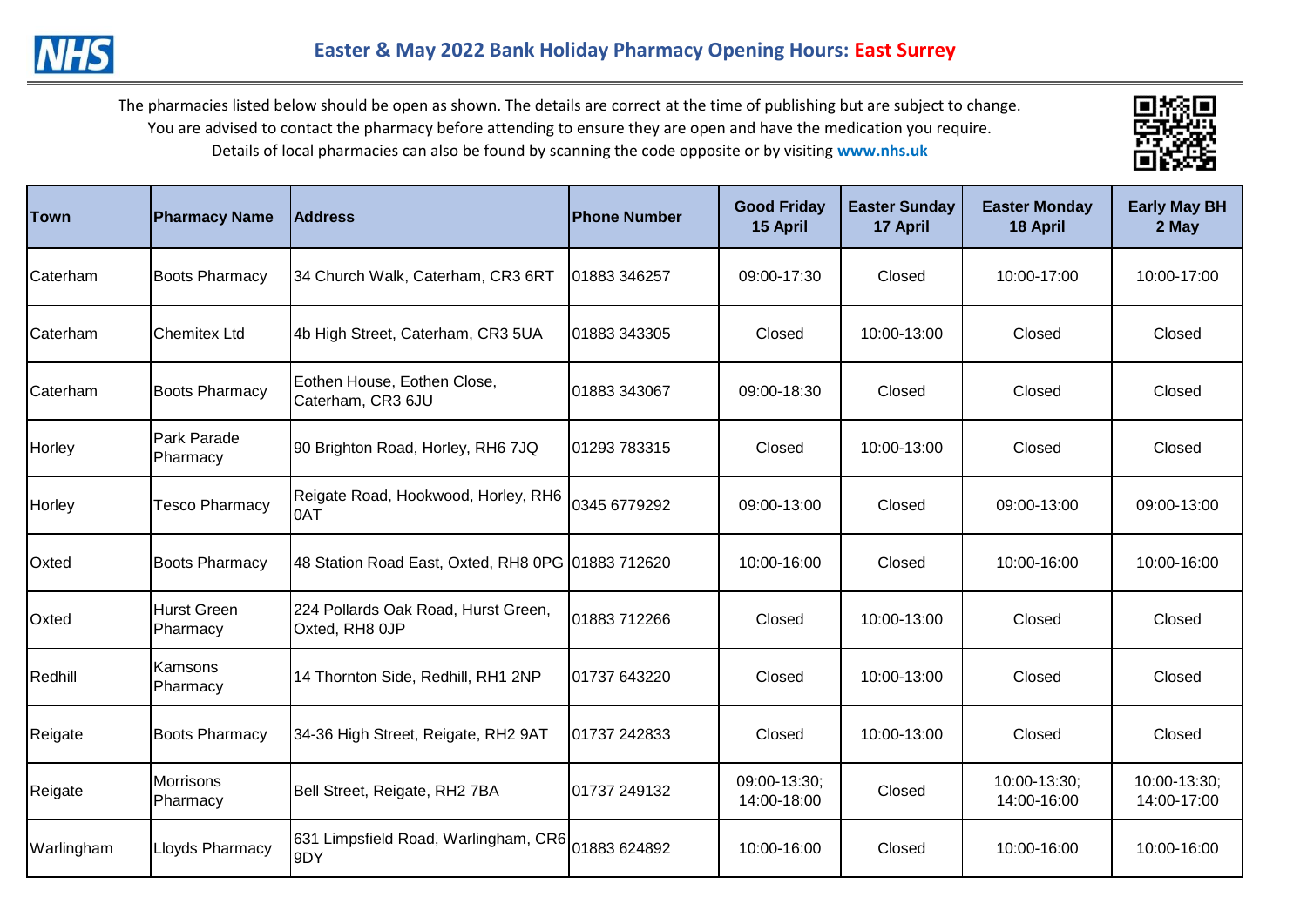

| lTown            | <b>Pharmacy Name</b>                     | <b>Address</b>                                               | <b>Phone Number</b> | <b>Good Friday</b><br>15 April | <b>Easter Sunday</b><br>17 April | <b>Easter Monday</b><br>18 April | <b>Early May BH</b><br>2 May |
|------------------|------------------------------------------|--------------------------------------------------------------|---------------------|--------------------------------|----------------------------------|----------------------------------|------------------------------|
| Cranleigh        | Cranleigh<br>Pharmacy                    | 128 High Street, Cranleigh, GU6 8RF                          | 01483 274323        | Closed                         | 10:00-13:00                      | Closed                           | Closed                       |
| Godalming        | Godalming<br>Pharmacy                    | 34-36 High Street, Godalming, GU7<br>1DZ                     | 01483 416696        | Closed                         | 10:00-13:00                      | Closed                           | Closed                       |
| Godalming        | Lloyds Pharmacy<br>(in Sainsbury)        | Woolsack Way, Godalming, GU7 1LQ                             | 01483 704908        | 10:00-16:00                    | Closed                           | 10:00-16:00                      | 10:00-16:00                  |
| Guildford        | <b>Boots Pharmacy</b>                    | 85/89 High Street, Guildford, GU1 3DS                        | 01483 561776        | 09:00-18:00                    | Closed                           | 09:00-18:00                      | 09:00-18:00                  |
| Guildford        | <b>Guildford Chemist</b>                 | 125 Worplesdon Road, Guildford, GU2<br>9XA                   | 01483 561805        | Closed                         | 10:00-13:00                      | Closed                           | Closed                       |
| Guildford        | <b>Lloyds Pharmacy</b><br>(in Sainsbury) | Clay Lane, Old London Road,<br>Guildford, GU4 7JU            | 01483 300503        | 10:00-16:00                    | Closed                           | 10:00-16:00                      | 10:00-16:00                  |
| Guildford        | Superdrug<br>Pharmacy                    | 101 High Street, Guildford, GU1 3DP                          | 101483 560355       | 09:00-14:00:<br>14:30-18:00    | 10:00-13:00                      | Closed                           | Closed                       |
| Guildford        | <b>Tesco Pharmacy</b>                    | Ashenden Road, Guildford, GU2 7UN                            | 0345 6779310        | 09:00-13:00                    | Closed                           | 09:00-13:00                      | 09:00-13:00                  |
| <b>Haslemere</b> | <b>Boots Pharmacy</b>                    | 38 High Street, Haslemere, GU27 2HJ                          | 01428 643717        | Closed                         | 10:00-13:00                      | Closed                           | Closed                       |
| <b>Haslemere</b> | Haslemere<br>Pharmacy                    | Haslemere Health Centre, Church<br>Lane, Haslemere, GU27 2BQ | 01428 656143        | 10:00-13:00                    | Closed                           | 10:00-13:00                      | Closed                       |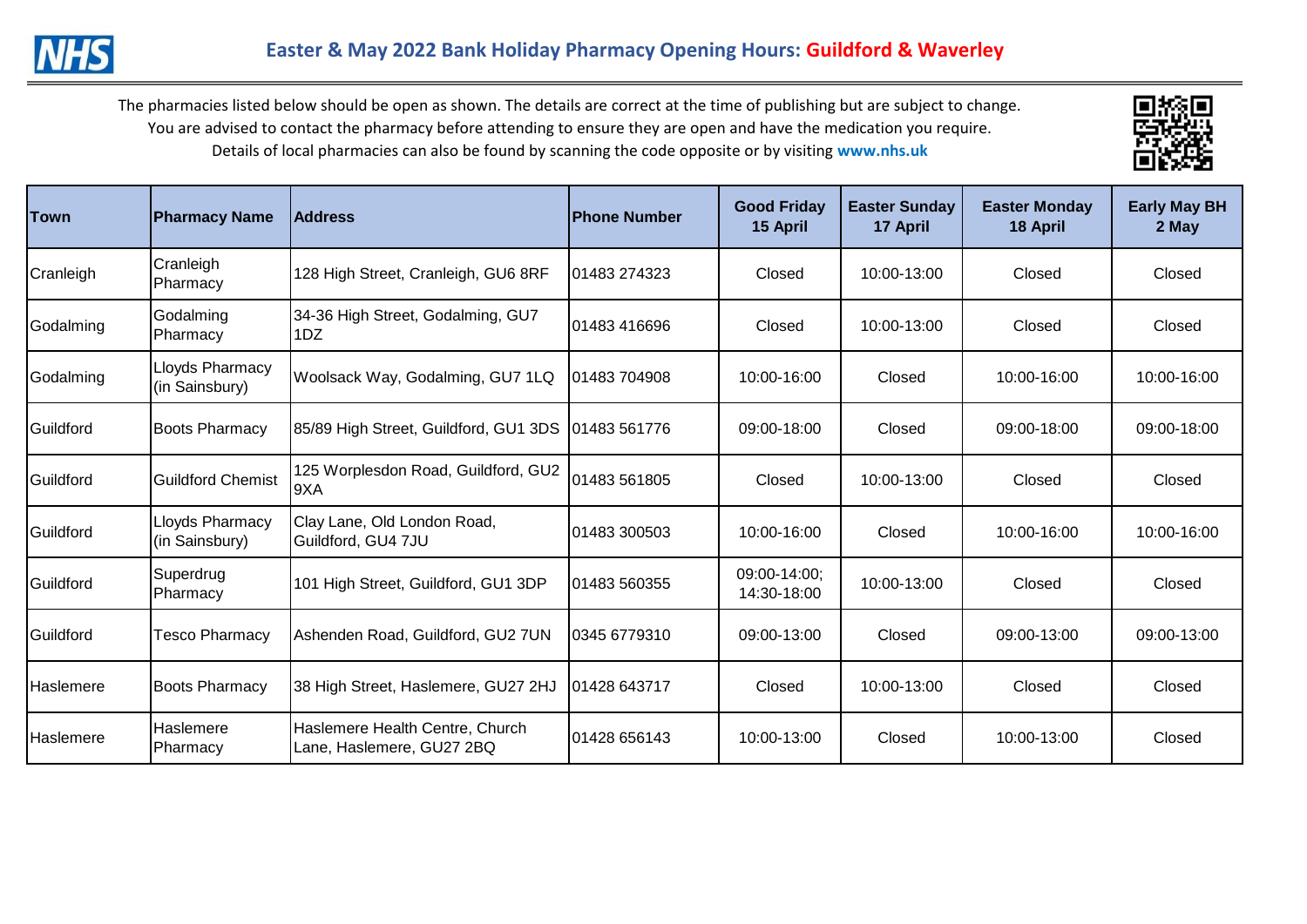



| <b>Town</b> | <b>Pharmacy Name</b>                     | <b>Address</b>                                                 | <b>Phone Number</b> | <b>Good Friday</b><br>15 April | <b>Easter Sunday</b><br>17 April | <b>Easter Monday</b><br>18 April | <b>Early May BH</b><br>2 May |
|-------------|------------------------------------------|----------------------------------------------------------------|---------------------|--------------------------------|----------------------------------|----------------------------------|------------------------------|
| Camberley   | <b>Boots Pharmacy</b>                    | 26/30 Obelisk Way, Camberley, GU15<br>3SD                      | 01276 691006        | 09:00-17:00                    | Closed                           | 09:00-17:00                      | 09:00-17:00                  |
| Camberley   | Lloyds Pharmacy<br>(in Sainsbury)        | Watchmoor Park, Blackwater Valley<br>Road, Camberley, GU15 3YN | 01276 62785         | 10:00-16:00                    | Closed                           | 10:00-16:00                      | 10:00-16:00                  |
| Camberley   | Superdrug<br>Pharmacy                    | 6/12 Prince of Wales Walk, Camberley, 01276 28474<br>IGU15 3SJ |                     | 08:30-17:30                    | Closed                           | Closed                           | Closed                       |
| Camberley   | Touchwood<br>Pharmacy                    | 199 Upper College Ride, Camberley,<br>GU15 4HE                 | 01276 23671         | Closed                         | 10:00-13:00                      | Closed                           | Closed                       |
| Farnham     | <b>Boots Pharmacy</b>                    | 48/49 The Borough, Farnham, GU9<br>7NW                         | 01252 715121        | Closed                         | 10:00-13:00                      | Closed                           | Closed                       |
| Farnham     | <b>Lloyds Pharmacy</b><br>(in Sainsbury) | Water Lane, Farnham, GU9 9NJ                                   | 101252 723131       | 10:00-16:00                    | Closed                           | 10:00-16:00                      | 10:00-16:00                  |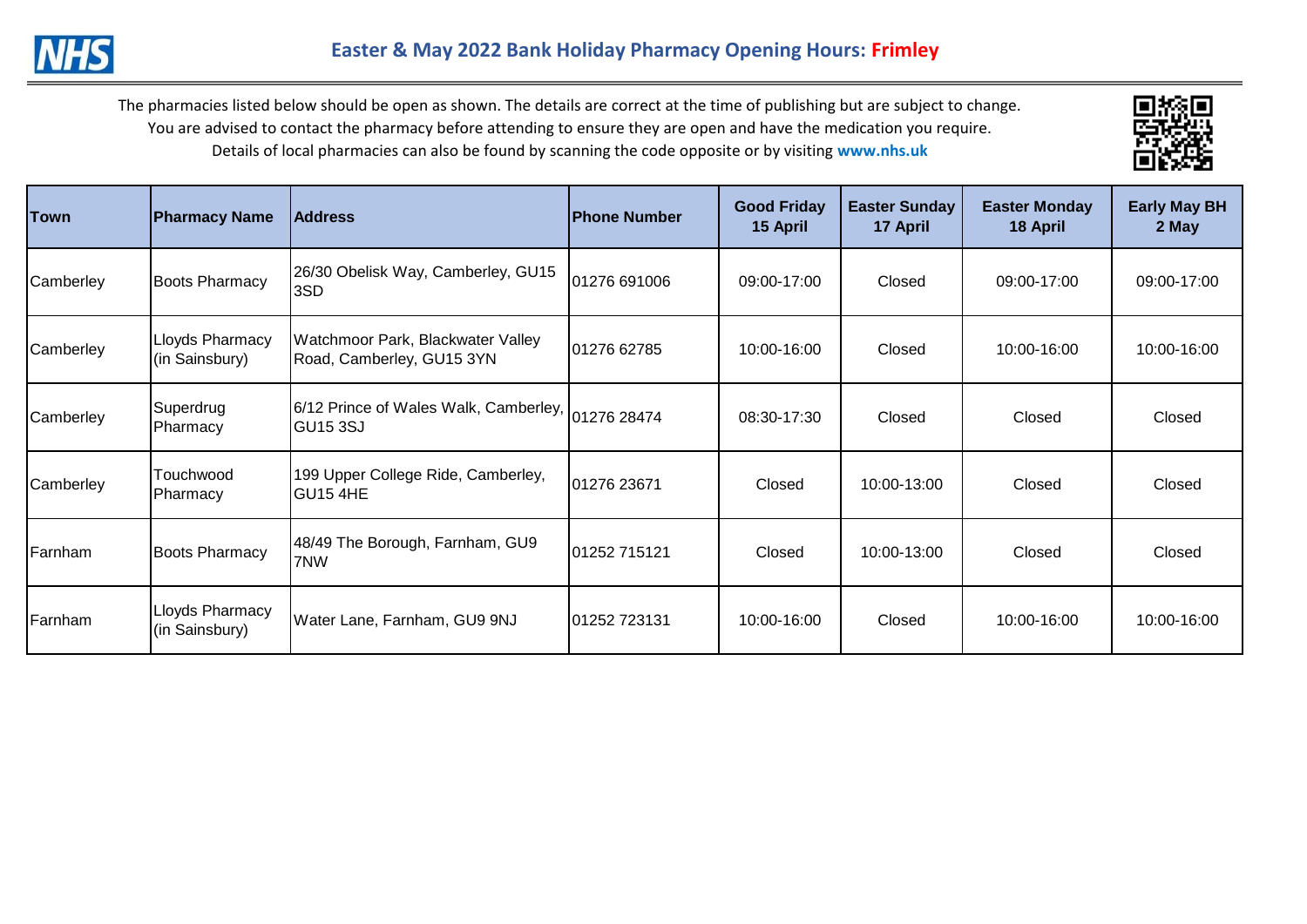

| Town                 | <b>Pharmacy Name</b>              | <b>Address</b>                                                          | <b>Phone Number</b> | <b>Good Friday</b><br>15 April | <b>Easter Sunday</b><br>17 April | <b>Easter Monday</b><br>18 April | <b>Early May BH</b><br>2 May |
|----------------------|-----------------------------------|-------------------------------------------------------------------------|---------------------|--------------------------------|----------------------------------|----------------------------------|------------------------------|
| Addlestone           | <b>Tesco Pharmacy</b>             | 117 Station Road, Addlestone, KT15<br>2AS                               | 0345 6778999        | 09:00-13:00                    | Closed                           | 09:00-13:00                      | 09:00-13:00                  |
| Ashford              | Lloyds Pharmacy                   | 6 Fir Tree Place, Church Road,<br>Ashford, TW15 2PH                     | 01784 257802        | Closed                         | 10:00-13:00                      | Closed                           | Closed                       |
| Ashford              | Superdrug<br>Pharmacy             | 15/15a Station Road, Ashford, TW15<br>2UP                               | 01784 240316        | 08:30-17:30                    | Closed                           | Closed                           | Closed                       |
| Egham                | Jays Pharmacy                     | 229 Pooley Green Road, Egham,<br><b>TW20 8AS</b>                        | 01784 452502        | Closed                         | 09:00-12:00                      | Closed                           | Closed                       |
| Staines              | <b>Boots Pharmacy</b>             | Unit 3, Two Rivers Shopping Park,<br>Staines, TW18 4WB                  | 01784 455437        | Closed                         | Closed                           | 11:00-17:00                      | 11:00-17:00                  |
| Stanwell             | <b>Tesco Pharmacy</b>             | Town Lane, Stanwell, TW19 7PZ                                           | 10345 6779018       | 09:00-13:00                    | Closed                           | 09:00-13:00                      | 09:00-13:00                  |
| Sunbury              | <b>Tesco Pharmacy</b>             | Staines Road West, Sunbury, TW16<br>7BB                                 | 0345 6779647        | 09:00-13:00                    | Closed                           | 09:00-13:00                      | 09:00-13:00                  |
| Sunbury on<br>Thames | <b>Boots Pharmacy</b>             | Sunbury Cross Centre, Staines Road<br>West, Sunbury on Thames, TW16 7AZ | 01932 787493        | 10:00-16:00                    | Closed                           | 10:00-16:00                      | 10:00-16:00                  |
| Walton on<br>Thames  | <b>Boots Pharmacy</b>             | 15-19 High Street, Walton on Thames,<br><b>KT12 1DG</b>                 | 01932 220973        | 09:00-17:30                    | Closed                           | 10:30-16:30                      | 10:30-16:30                  |
| Walton on<br>Thames  | Lloyds Pharmacy<br>(in Sainsbury) | 53 New Zealand Drive, Walton on<br>Thames, KT12 1AD                     | 01932 228140        | 10:00-16:00                    | Closed                           | 10:00-16:00                      | 10:00-16:00                  |
| Walton on<br>Thames  | Townsends<br>Chemist              | 7 Ambleside Avenue, Walton on<br>Thames, KT12 3LJ                       | 01932 231682        | Closed                         | 10:00-13:00                      | Closed                           | Closed                       |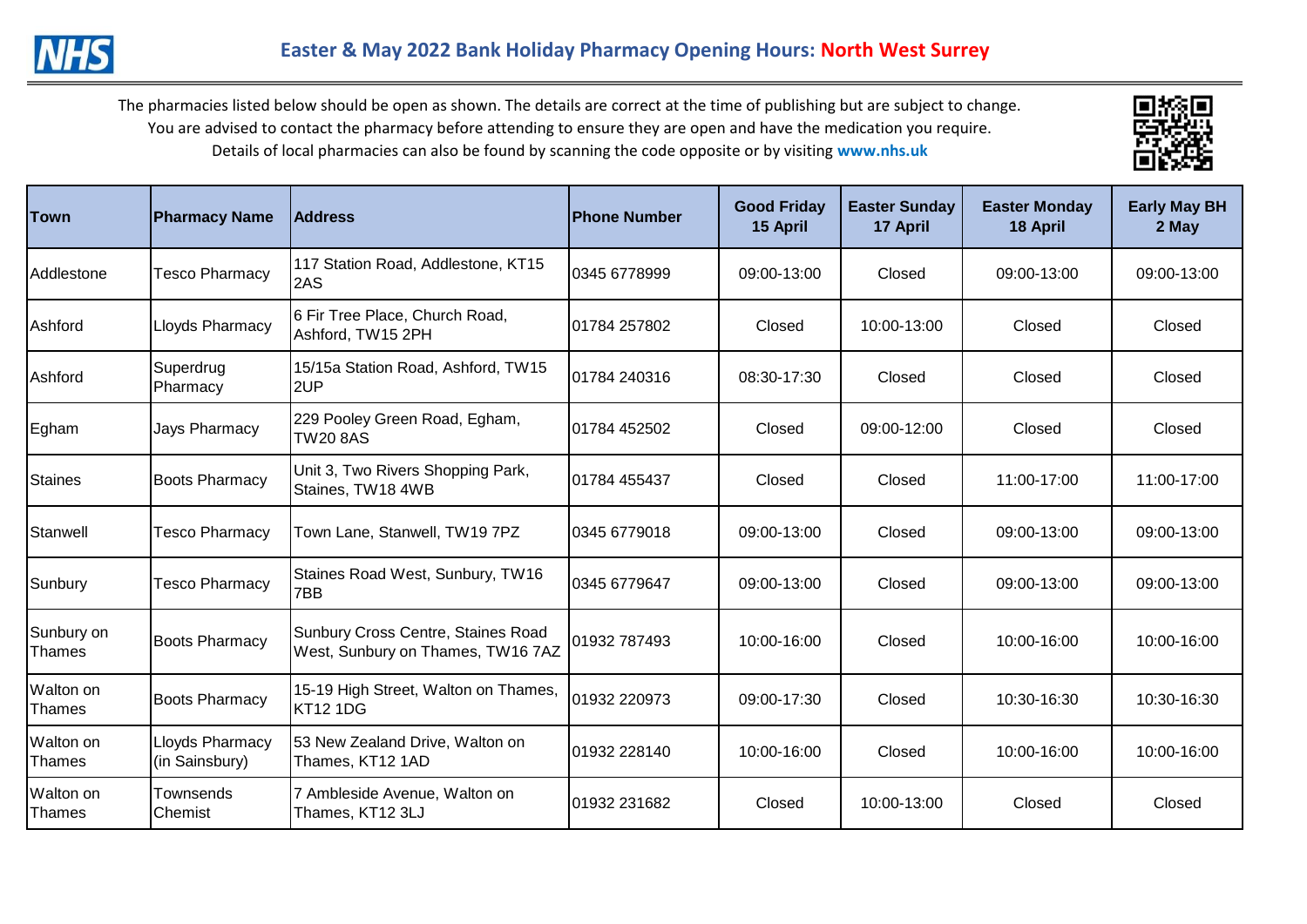

| <b>Town</b> | <b>Pharmacy Name</b>              | <b>Address</b>                                  | lPhone Number | <b>Good Friday</b><br>15 April | <b>Easter Sunday</b><br>17 April | <b>Easter Monday</b><br>18 April | <b>Early May BH</b><br>2 May |
|-------------|-----------------------------------|-------------------------------------------------|---------------|--------------------------------|----------------------------------|----------------------------------|------------------------------|
| Weybridge   | <b>Boots Pharmacy</b>             | 27 High Street, Weybridge, KT13 8AX             | 01932 842738  | 09:00-18:00                    | Closed                           | 09:00-18:00                      | 09:00-18:00                  |
| Weybridge   | Church Pharmacy                   | 99 Queens Road, Weybridge, KT13<br>9UQ          | 101932 842632 | Closed                         | 10:00-13:00                      | Closed                           | Closed                       |
| Weybridge   | <b>Tesco Pharmacy</b>             | Barnes Wallis Drive, Weybridge, KT13<br>0XF     | 01932 611004  | 09:00-13:00                    | Closed                           | 09:00-13:00                      | 09:00-13:00                  |
| Woking      | <b>Boots Pharmacy</b>             | 8-10 Wolsey Walk, Woking, GU21 6XX 01483 723494 |               | 10:00-16:00                    | Closed                           | 10:00-16:00                      | 10:00-16:00                  |
| Woking      | Lloyds Pharmacy<br>(in Sainsbury) | Redding Way, Knaphill, Woking, GU21<br>2QT      | 01483 475950  | 10:00-16:00                    | Closed                           | 10:00-16:00                      | 10:00-16:00                  |